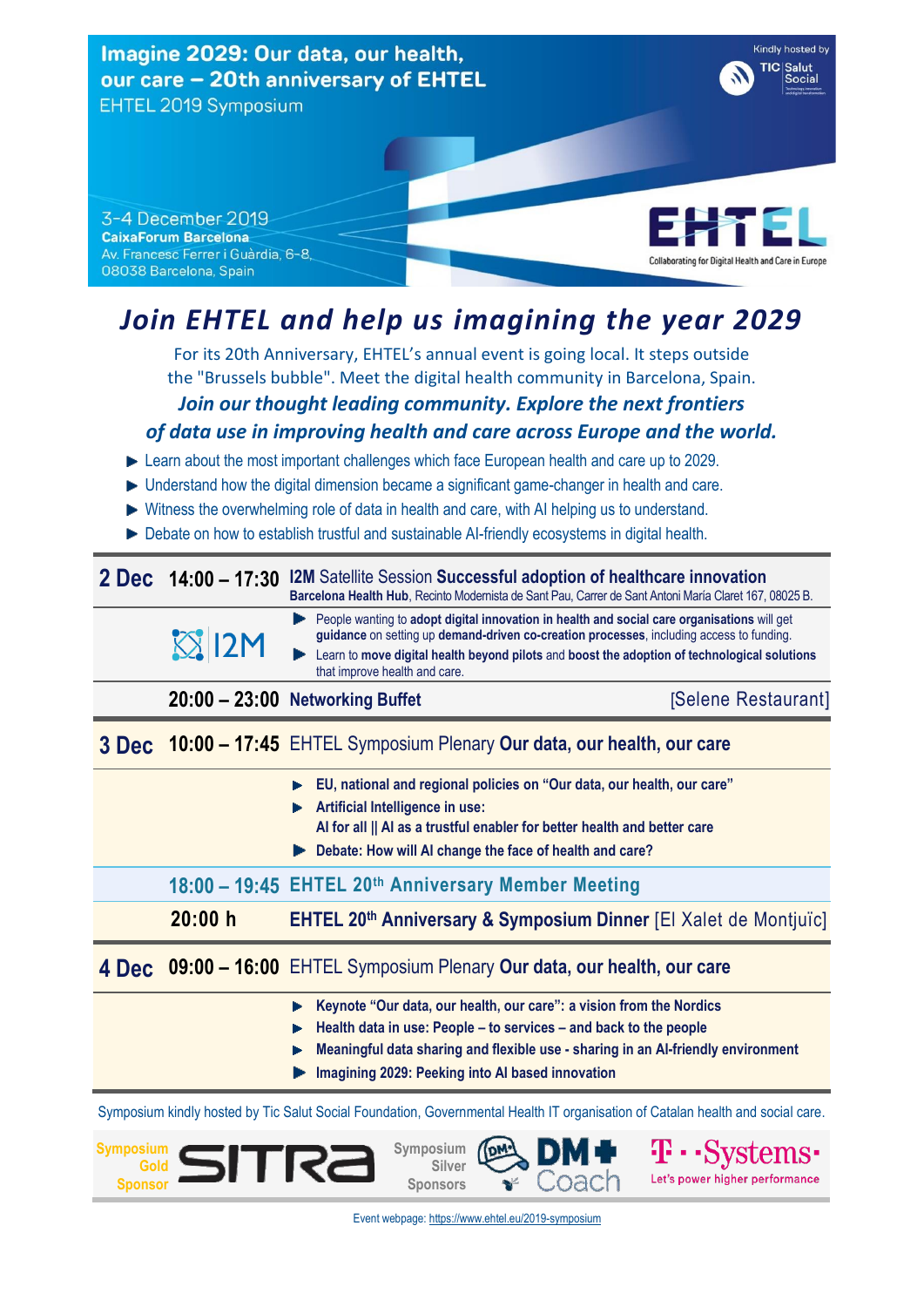#### **EHTEL 2019**

20th Anniversary & Symposium

### **Imagine 2029** Our data, our health, our care

# *Tuesday 3 December*

| $09:00 - 10:00$                                                 | Registration at CaixaForum (Av. Francesc Ferrer i Guàrdia, 6-8, 08038 Barcelona, Spain)                                                                                                                                                                                                                                                                                                                                                                                                                                                                                                                                                                                                                                                                                                                                                                                                                                                                                                                 |
|-----------------------------------------------------------------|---------------------------------------------------------------------------------------------------------------------------------------------------------------------------------------------------------------------------------------------------------------------------------------------------------------------------------------------------------------------------------------------------------------------------------------------------------------------------------------------------------------------------------------------------------------------------------------------------------------------------------------------------------------------------------------------------------------------------------------------------------------------------------------------------------------------------------------------------------------------------------------------------------------------------------------------------------------------------------------------------------|
| $10:00 - 10:45$ [S1]<br>Aula 1<br><b>First Floor</b>            | <b>Welcome to the EHTEL 2019 Anniversary &amp; Symposium</b><br>Welcome by the host and the organisers<br><b>Welcome by Tic Salut Social Foundation</b><br>Josuè Sallent, Director, Tic Salut Social Foundation, Barcelona, Spain<br><b>Welcome by EHTEL</b><br>Mette Atipei Craggs, Vice-President, EHTEL & CIMT, Odense University Hospital, Denmark                                                                                                                                                                                                                                                                                                                                                                                                                                                                                                                                                                                                                                                  |
| $10:45 - 12:00$ [S2]<br>Aula 1<br><b>First Floor</b>            | EU, National and Regional Policies on "Our data, our health, our care"<br>Governance, policies and stakeholder perspectives on European, national and regional levels.<br><b>Catalan Government eHealth Strategy and Masterplan</b><br>Pol Perez Sust, Director of Information System, Department of Health, Barcelona, Spain<br>European Health Data Space - Next Steps for the New EU Commission<br>Ioana-Maria Gligor, DG Santé, European Commission, Brussels, Belgium<br><b>Industry View on AI, Big Data and Digital Therapeutics in Europe</b><br>John Crawford, Digital Health Consultant, CrawfordWorks, London, United Kingdom<br>Q&A and Conclusions by the Session Chair                                                                                                                                                                                                                                                                                                                    |
| $12:00 - 13:00$                                                 | <b>Networking Lunch</b>                                                                                                                                                                                                                                                                                                                                                                                                                                                                                                                                                                                                                                                                                                                                                                                                                                                                                                                                                                                 |
| $13:00 - 14:30$ [S3]<br>Aula <sub>1</sub><br><b>First Floor</b> | Artificial Intelligence in Use - AI Literacy for All<br>Mapping the field. Insights and use case highlighting what AI means today and will mean in the<br>future for the practice of healthcare as well as the (self-)management of health and wellness.<br><b>Machine Learning, Health Analytics and AI in Healthcare: Lessons from Norway</b><br>Alexandra Makhlysheva, Maryam Tayefi, Norwegian Centre for E-Health Research, Tromsö<br><b>Scaling up AI in Health Systems</b><br>Francisco Lupiañez-Villanueva, Open Evidence, Barcelona, Spain<br><b>Artificial Intelligence in Use - Operating Rooms</b><br>Rachelle Kaye, Assuta Medical Centres and Michael Attias, Razor Labs, Israel<br>Al Friendly Data Management in Clinical Research: Using TrialComplete in Cardiology<br>Johannes Stemmer, T-Systems Iberia, Barcelona / Telekom Healthcare Solutions, Germany<br>Q&A and Conclusions by the Session Chair                                                                              |
| $14:30 - 16:00$ [S4]<br>Aula 1<br><b>First Floor</b>            | Artificial Intelligence as a Trustful Enabler for Better Health and Better Care<br>Working with AI: Improve health and care through enhanced services and new diagnostic and<br>therapeutic options. Better manage chronic diseases. Explore benefits vs. risks/challenges.<br>AI in practice: Enabling a Smart Phone for Predicting, Detecting and Staging Disorders<br>Jan Stener Jørgensen, CIMT, Odense University Hospital, Denmark<br>Al Applied to Screening for Diabetic Retinopathy<br>Aïda Valls, Rovira i Virgili University, Tarragona, Catalonia, Spain<br>Al for Diagnosis and Treatment of Infectious Diseases<br>Carolina Garcia, Hospital Clinic of Barcelona, Spain<br>Al for Diagnosis and Treatment in Dermatology<br>Marc Combalia, , Hospital Clinic of Barcelona, Spain<br>Deep Lung: Deep Learning in Imaging for Better Detection and Assessment of Lung Cancer<br>Vicent Ribas Ripol, Eurecat Technology Center, Barcelona, Spain<br>Q&A and Conclusions by the Session Chair |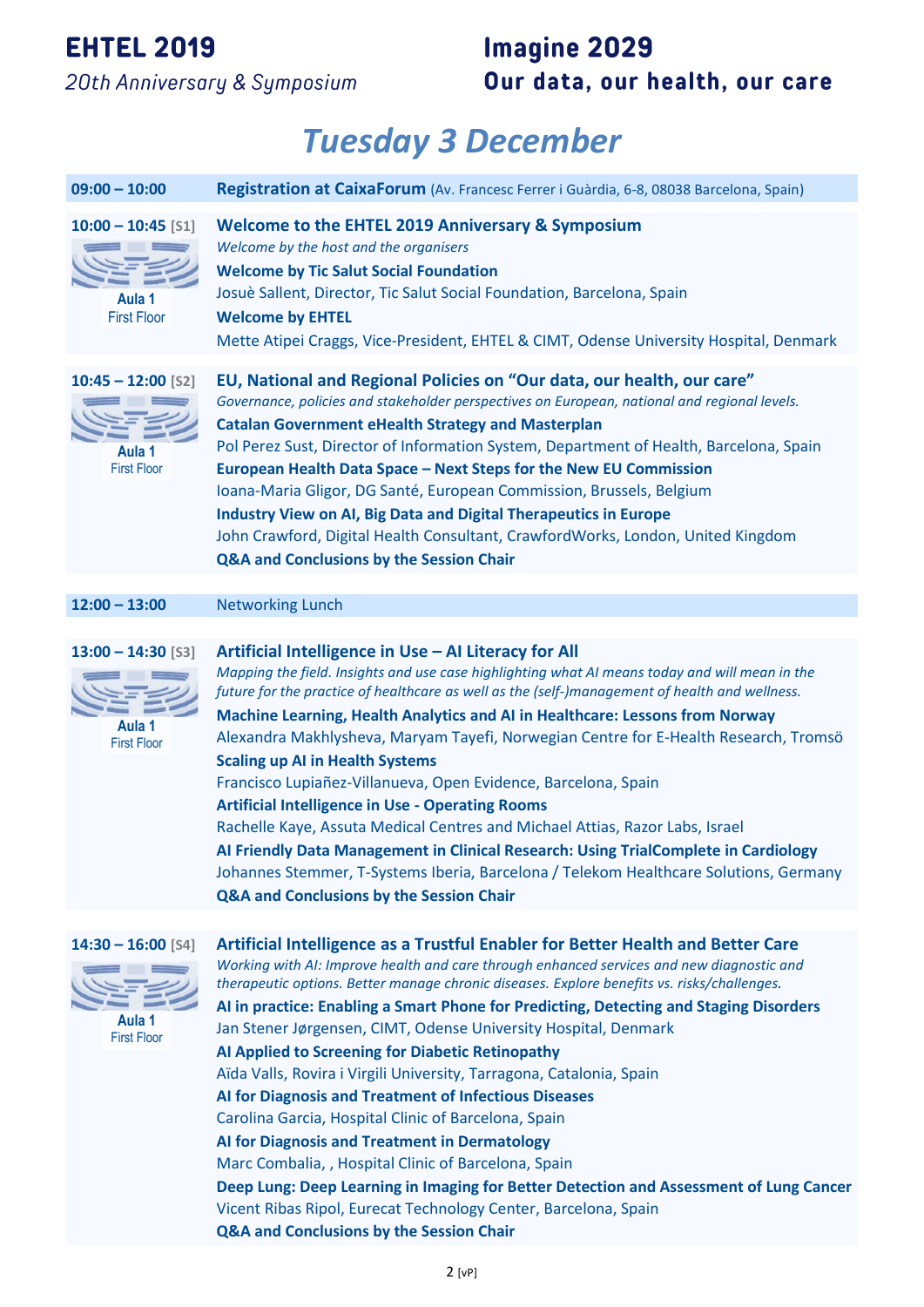#### **EHTEL 2019**

20th Anniversary & Symposium

### **Imagine 2029** Our data, our health, our care

| $16:00 - 16:30$                           | <b>Coffee Break</b>                                                                                                                                                                                                                                     |
|-------------------------------------------|---------------------------------------------------------------------------------------------------------------------------------------------------------------------------------------------------------------------------------------------------------|
| $16:30 - 17:45$ [S5]                      | AI as a Trustful Enabler for Better Health and Better Care - concluded by a Debate<br>More use cases and insights on betterment of health and care enabled by artificial intelligence.                                                                  |
| Aula 1                                    | Use Cases enabled by High Performance Artificial Intelligence<br>Ulises Cortés, Barcelona Supercomputing Center, Barcelona, Spain                                                                                                                       |
| <b>First Floor</b>                        | DMCoach+: A Digital Coach to Enhance the Self-Management of Diabetic Patients<br>Roberto Pratola, DMCoach and Engineering, Rome, Italy                                                                                                                  |
|                                           | AI-enabled Social Robots: Artificial Intelligence in Direct Interaction<br>Joao Quintas, Istituto Pedro Nunes and LifeBots Project, Coimbra, Portugal                                                                                                   |
|                                           | Panel Debate / Q&A and Conclusions by the Session Chair                                                                                                                                                                                                 |
| $18:00 - 19:45$<br>20:00 h                | <b>EXAMPLE EHTEL 20th Anniversary Member Meeting</b><br><b>EHTEL 20th Anniversary &amp; Symposium Gala Dinner</b>                                                                                                                                       |
|                                           | Restaurant El Xalet de Montjuïc, Av. Miramar 31, 08038 Barcelona                                                                                                                                                                                        |
|                                           | <b>Wednesday 4 December</b>                                                                                                                                                                                                                             |
| $09:00 - 09:30$ [S6]<br>Aula <sub>1</sub> | Keynote "Our data, our health, our care" - a vision from the Nordics<br>Jaana Sinipuro, Finnish Innovation Fund Sitra, Helsinki, Finland                                                                                                                |
| $09:30 - 10:45$ [S7]                      | Health Data in Use: People - to Services - and back to the People<br>Guided by the IHAN governance model on fair data use, this session - sponsored by the Finnish<br>Innovation Fund Sitra - demonstrates how to "make data work for people's health". |
| Aula 1<br><b>First Floor</b>              | <b>IHAN - Building Fair Data Economy in Europe</b><br>Hannu Hämäläinen, Finnish Innovation Fund Sitra, Helsinki, Finland                                                                                                                                |
|                                           | Consent Based Data Exchange for the Benefit of a Diabetic Child - IHAN/HUS Pilot<br>Birgit Paajanen, HUS Helsinki University Hospital, Helsinki, Finland                                                                                                |
| SITRE                                     | <b>Citizens as Active Health Data Users and Givers</b><br>Henrique Martins, SPMS, Shared Services of the Ministry of Health, Lisbon, Portugal                                                                                                           |
|                                           | <b>MedMij - How to Cooperate in Data Ecosystems</b><br>Renske Trul, Netherlands Patients' Federation, Utrecht, the Netherlands                                                                                                                          |
|                                           | The Need for a Common Rulebook for Data Sharing<br>Saara Malkamäki, Finnish Innovation Fund Sitra, Helsinki, Finland                                                                                                                                    |
|                                           | Q&A and Conclusions by the Session Chair                                                                                                                                                                                                                |
|                                           |                                                                                                                                                                                                                                                         |
| $10:45 - 11:15$                           | <b>Coffee Break</b>                                                                                                                                                                                                                                     |
| $11:15 - 12:30$ [S8]<br>Aula 1            | Breakout A: Meaningful Data Sharing and Advancing for Interoperable Health Records<br>Inspired by "EHRxF" recommendation COM(2019)800: Exploring interoperability and meaningful data.                                                                  |
| <b>First Floor</b>                        | <b>Towards an EHR Exchange Format: Joint Steps Member States and European Commission</b><br>Costica Dumbrava, DG CNECT - Unit H3, European Commission, Luxembourg                                                                                       |
| nteropEHRate                              | InteropEHRate - Supporting EHR Exchange through 'Data in People's Hands'<br>Francesco Torelli, Engineering, Rome, Italy                                                                                                                                 |